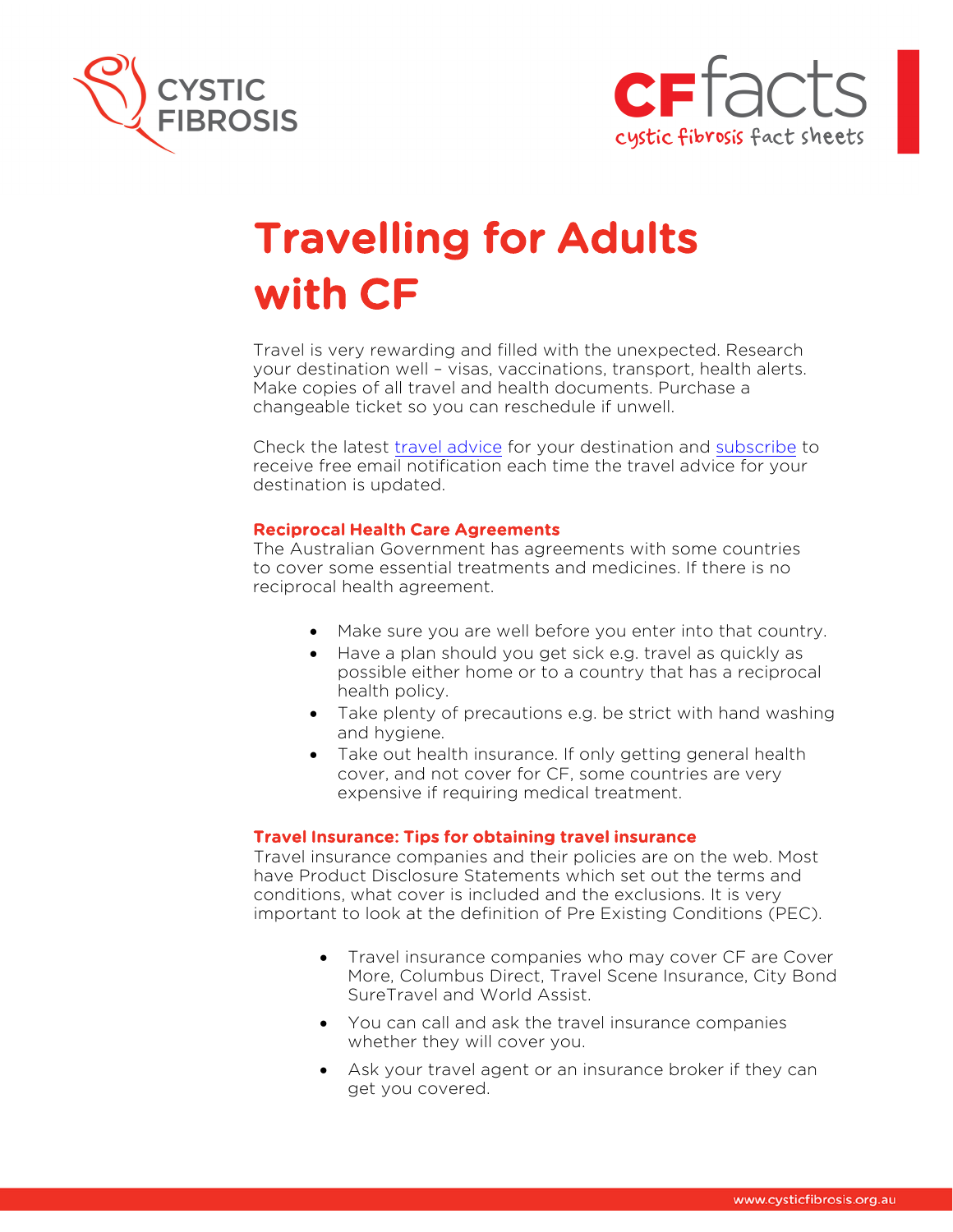http://www.chronicillness.org.au/index.php/travel-insurance

https://www.dropbox.com/s/6ioron8h2hp3vak/Travel%20Insurance %20for%20people%20with%20Cystic%20Fibrosis.pdf?dl=0

# Health Preparation

- Speak to your CF clinic about your plans to travel so that they can help prepare you.
- Get a full health check. Some centres will suggest a course of IV antibiotics.
- Get all prescriptions and medications for the time needed whilst away (both trade and generic names)
- Get letters from your CF clinic explaining your diagnosis, medications and nebuliser; especially if requiring a compressor, oxygen bottle or insulin.
- Have the CF clinic contact details with you.
- Have a summary of current health status, usual antibiotics and possible treatments for an exacerbation. Copy these and prescriptions and leave in several places.
- A 'fitness to fly' letter may be required with some airlines.
- Research the location of the local CF clinic at your destination.
- Travel nebulisers are available for loan in some states. Check with your CF organisation.

# **Medications**

- All countries have regulations about medications, so it's important to check beforehand about these regulations.
- Some countries may not stock particular medications so if possible it's important to carry ALL your medications with you unless there is a reciprocal health agreement where you are travelling. Check beforehand if these countries are likely to stock your medications.
- Carry Medicare number and ALL scripts with you.
- Take an extra one week supply of all medications in case of unavoidable extended delay (e.g. volcanic ash).
- Make sure all medications are clearly labelled, are in the original bottles and are left unopened unless using.
- Keep essential medications as carry-on luggage
- Notify the airline well before travelling if needing to use any needles or other devices on the plane.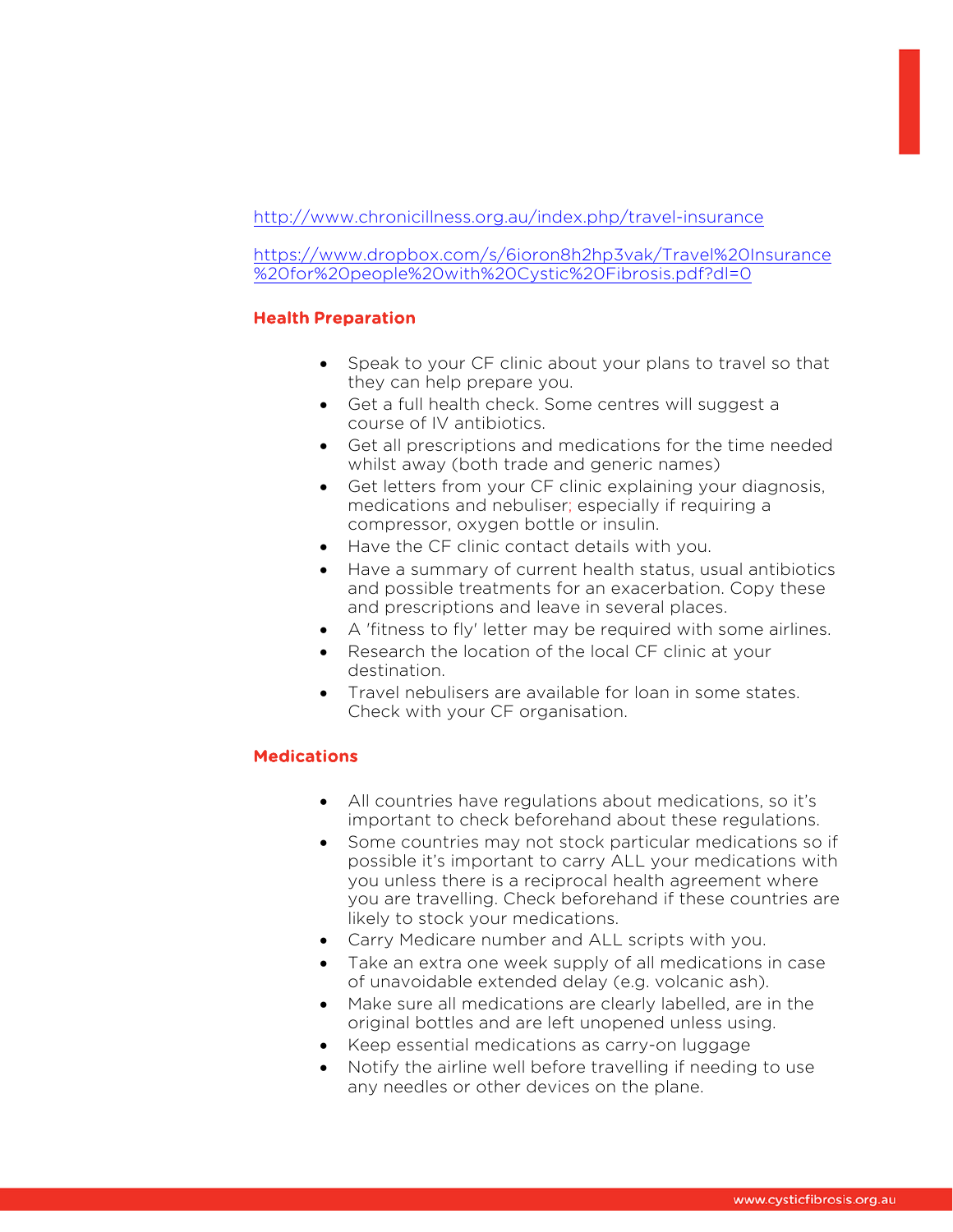• Be ready with your letter explaining that you have CF and all your medications prior to boarding the plane.

Heat sensitive medications. Obtain a good pharmaceutical grade ice pack for long distance travel. The FRIO cooling wallet is a good option. It is able to maintain its cold temperature for a minimum of 45 hours through the evaporation of the water. See link below.

# **Flights**

- Oxygen levels on flights can be reduced which probably won't affect most people however it's important to discuss this with your CF team to see if a drop in blood oxygen levels is something that might affect you and oxygen may be needed.
- If oxygen is required it can sometimes be supplied by the airline, however needs to be requested at least 2 weeks in advance as it needs to be approved by the airline beforehand. Your CF clinic can assist with this.
- Wheel chairs are also an option and can be made available by the airline if given adequate notice. Allow extra time to check in if this is required.
- Keep well hydrated.

# Eating, drinking and cross infection

- Follow good hand hygiene. Use hand sanitiser, wash frequently
- Use bottled water if unsure of local drinking water
- Avoid ice cubes, juice mixes and other sources of possible contaminated water
- If in a hot climate take electrolytes or salt tablets
- Wash all fruit and vegetables with a safe source of water or peel
- Avoid food from street stalls and kiosks
- Avoid non pasteurised foods e.g. milk, yoghurt etc.
- Take extra enzymes for high fat foods
- Watch alcohol intake as it may make antibiotics non effective